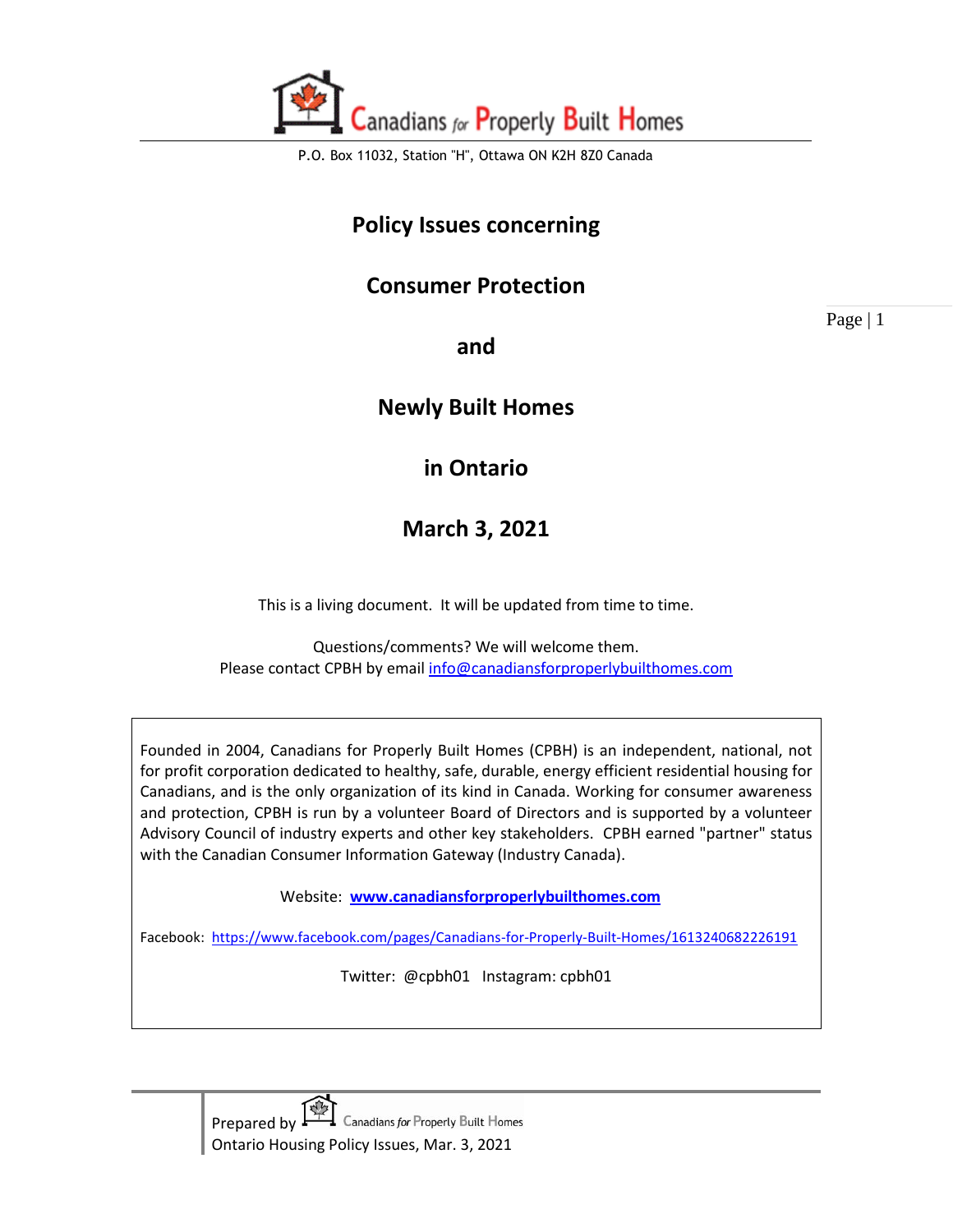

## **Contents**

| $\overline{\mathcal{L}}$                                                                                                                                            | Page $ 2$ |
|---------------------------------------------------------------------------------------------------------------------------------------------------------------------|-----------|
|                                                                                                                                                                     |           |
| Policy Issue 1: The need for definitions related to Ontario's newly built homes 3                                                                                   |           |
| Policy Issue 2: The need for legislation for transparency & accountability re                                                                                       |           |
| Policy Issue 3: The need for legislation to ensure that the OBC is enforced by<br>municipalities during construction, including responsibilities concerning radon 5 |           |
| Policy Issue 4 - The need for adequate oversight to get HCRA performing properly -                                                                                  |           |
| Policy Issue 5 - The need for legislation to end the practice of used/damaged furnaces                                                                              |           |
| Policy Issue 6 - The need for legislation to end Tarion's monopoly and introduce a                                                                                  |           |
| Policy Issue 7 - The need for legislation to replace the LAT for appeals of Tarion                                                                                  |           |
| Policy Issue 8 - The need to pass and implement adequate consumer protection                                                                                        |           |
|                                                                                                                                                                     |           |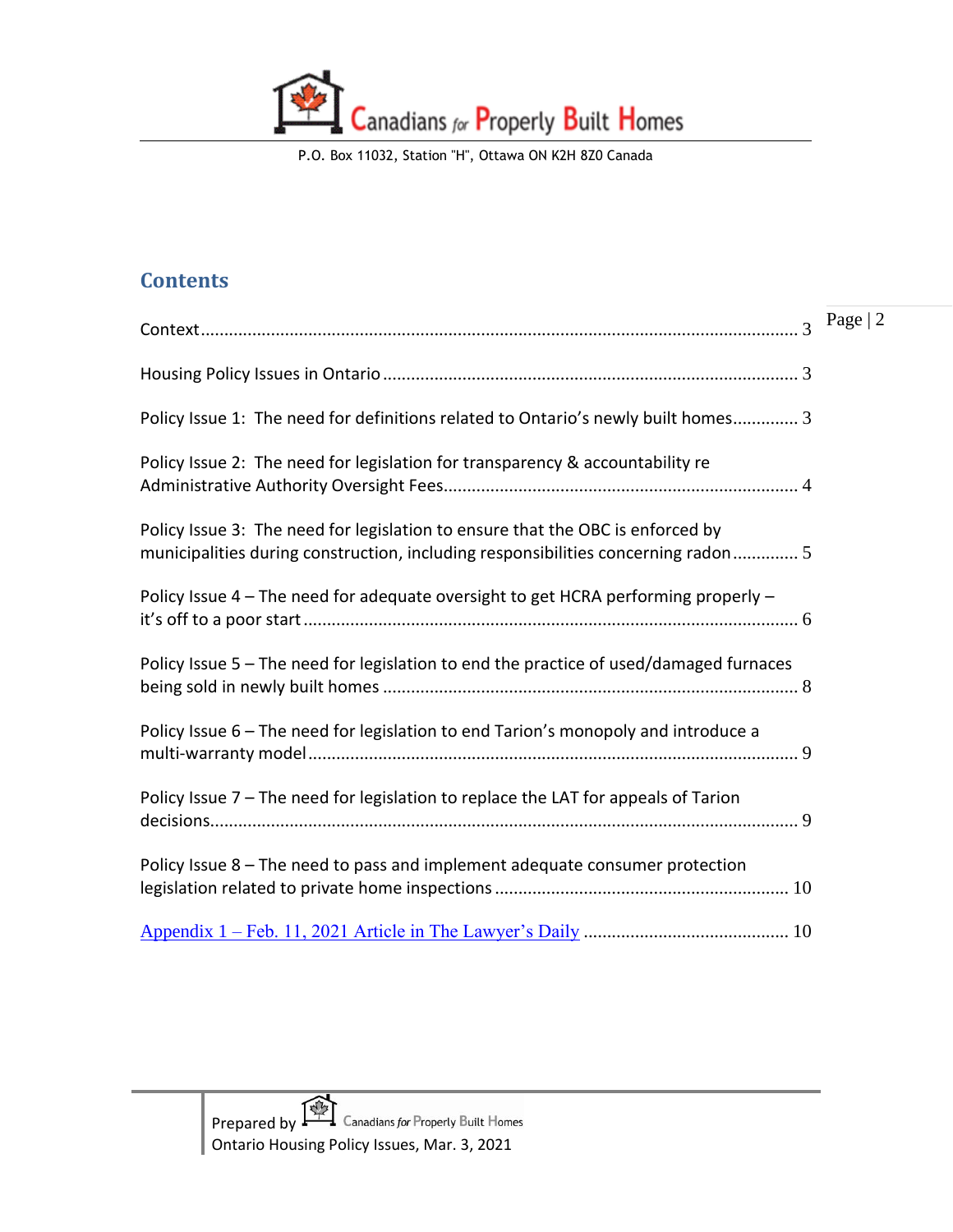Canadians for Properly Built Homes

## <span id="page-2-0"></span>**Context**

In Canada, consumer protection is primarily the responsibility of the provinces and territories. This report is focused on newly built home policies in relation to consumer protection in Ontario. The purchase of a home is the largest purchase most people make.

Page | 3

It is well-recognized by many that there are serious consumer protection issues in Canada generally.

*"…There has been a decline in consumer advocacy since the 1980s in Canada, not because the issues are no longer important, not because there are not people to fight the fight. But largely, I believe, because funding for your work has been on a steady decline…."* 

■ Senator Ringuette, Keynote Speech, Consumer 150 Conference, 2017 <https://www.piac.ca/wp-content/uploads/2017/10/Senator-Ringuette-Keynote-EN.pdf>

Regarding consumer protection in Ontario, a recent Auditor General of Ontario report highlighted numerous problems with consumer protection as well.

"Ontario needs better oversight of consumer issues, from condos and coffins to cannabis, auditor general says" -- Toronto Star, Dec. 7, 2020 [https://www.thestar.com/politics/provincial/2020/12/07/ontario-needs-better-consumer](https://www.thestar.com/politics/provincial/2020/12/07/ontario-needs-better-consumer-oversight-on-everything-from-condos-and-coffins-to-cannabis-auditor-general-says.html)[oversight-on-everything-from-condos-and-coffins-to-cannabis-auditor-general-says.html](https://www.thestar.com/politics/provincial/2020/12/07/ontario-needs-better-consumer-oversight-on-everything-from-condos-and-coffins-to-cannabis-auditor-general-says.html)

## <span id="page-2-1"></span>**Housing Policy Issues in Ontario**

## <span id="page-2-2"></span>*Policy Issue 1: The need for definitions related to Ontario's newly built homes*

Various terms are bandied about by Ministers and ministry officials when discussing homes, including "quality homes", "better built homes", "properly built homes", "defects", etc. But no one has been able to explain what these terms mean.

Refer to this document for information concerning this issue of definitions/explanations: [http://canadiansforproperlybuilthomes.com/wp-content/uploads/2021/02/Feb.-12-2021-Final-](http://canadiansforproperlybuilthomes.com/wp-content/uploads/2021/02/Feb.-12-2021-Final-CPBH-response-to-ON-New-Home-Construction-Licensing-Act-2017-Proposed-Code-of-Ethics-and-Discipline-Committee-and-Appeals-Committee.pdf)[CPBH-response-to-ON-New-Home-Construction-Licensing-Act-2017-Proposed-Code-of-Ethics](http://canadiansforproperlybuilthomes.com/wp-content/uploads/2021/02/Feb.-12-2021-Final-CPBH-response-to-ON-New-Home-Construction-Licensing-Act-2017-Proposed-Code-of-Ethics-and-Discipline-Committee-and-Appeals-Committee.pdf)[and-Discipline-Committee-and-Appeals-Committee.pdf](http://canadiansforproperlybuilthomes.com/wp-content/uploads/2021/02/Feb.-12-2021-Final-CPBH-response-to-ON-New-Home-Construction-Licensing-Act-2017-Proposed-Code-of-Ethics-and-Discipline-Committee-and-Appeals-Committee.pdf)

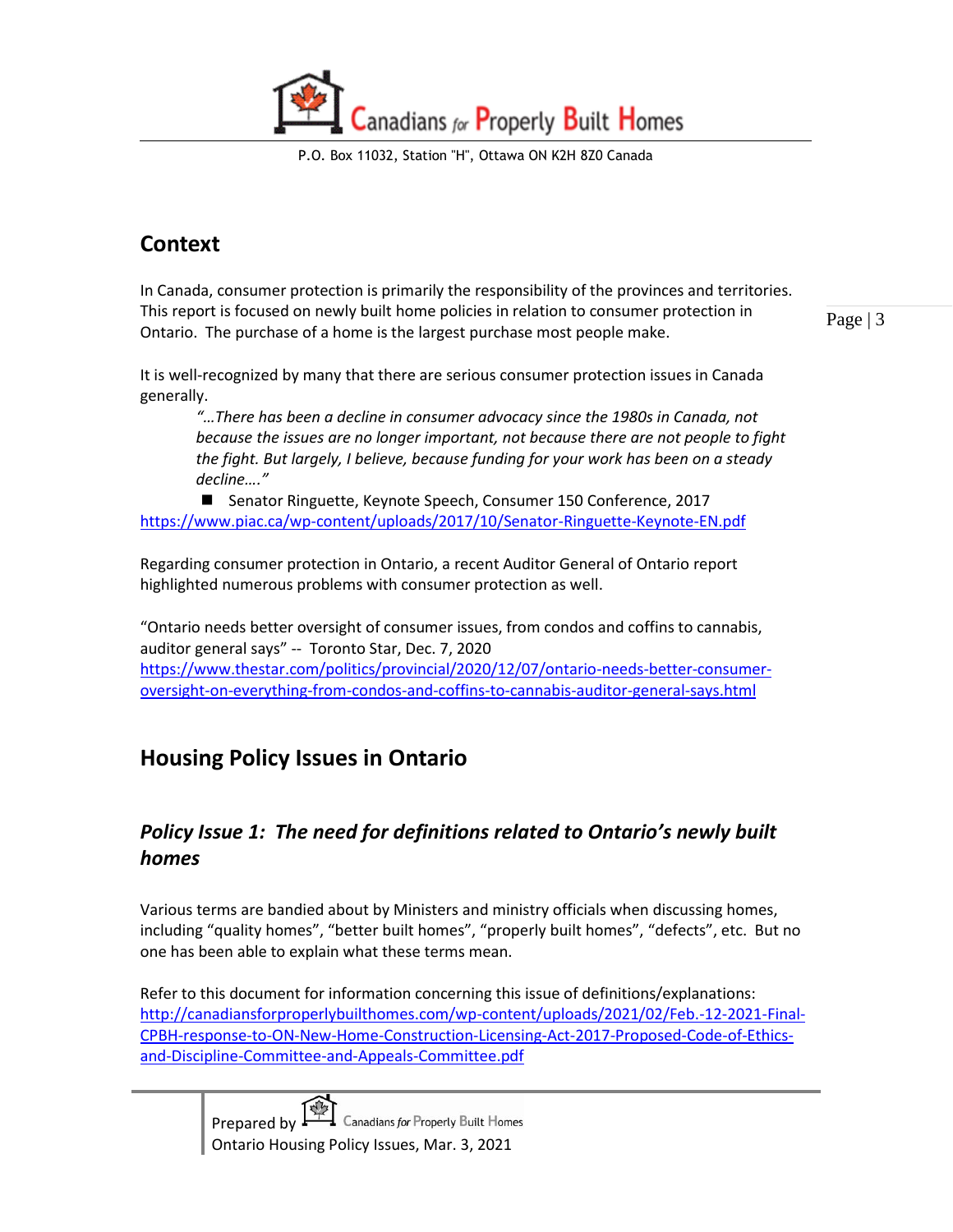

## <span id="page-3-0"></span>*Policy Issue 2: The need for legislation for transparency & accountability re Administrative Authority Oversight Fees*

A number of the Administrative Authorities (AA) in Ontario relate to newly built homes. The Auditor General of Ontario's recent audits of some AAs, such as Tarion, TSSA and ESA, have highlighted many serious issues in these housing-related AAs. But the Ontario Government (MGCS) has been receiving millions of dollars annually in mandatory payments from AAs for "oversight" since 2009. What has happened to all of the mandatory oversight fees? CPBH has presented to ON Government Committees related to this issue multiple times. Refer to #2 here at this link for CPBH's presentation to a Government Committee in 2019:

[http://canadiansforproperlybuilthomes.com/wp-content/uploads/2019/08/Jan.-2019-Pre-](http://canadiansforproperlybuilthomes.com/wp-content/uploads/2019/08/Jan.-2019-Pre-Budget-ideas-standing-committee.pdf)[Budget-ideas-standing-committee.pdf](http://canadiansforproperlybuilthomes.com/wp-content/uploads/2019/08/Jan.-2019-Pre-Budget-ideas-standing-committee.pdf)

Here is a response from MPP Fedeli to CPBH's Committee presentation about the lack of transparency regarding these AA fees: "that's not unusual when they are trying to hide something". (Hansard, Jan. 17, 2018).

In 2015, former PC MGCS Critic MPP Pettapiece asked a question of the MGCS Minister about where these fees paid by Tarion were going, but received a vague response. Also in 2015, former NDP Critic Jagmeet Singh requested that the Ombudsman of Ontario get to the bottom of this, but after his departure from the ON Legislature, this request fell between the cracks. The Ombudsman of Ontario has refused to provide any information to CPBH about this.

At the new AA, the Home Construction Regulatory Authority's (HCRA) Interim CEO advised in Jan. 2021 that HCRA would be paying in the "range of hundreds of thousands of dollars" to MGCS for oversight fees. He further noted that Tarion would continue to pay these fees as well. Historically, Tarion has paid more than a quarter of a million dollars annually in oversight fees. In 2019, Tarion paid \$378,000 as per Minister Thompson in a letter dated Feb. 1, 2021 to CPBH.

Approximately 15 AAs are paying these mandatory oversight fees annually. Some refer to this as the ON Government's "cash cow". Some call this a "slush fund". It's important to get to the bottom of where these funds are going.

Page | 4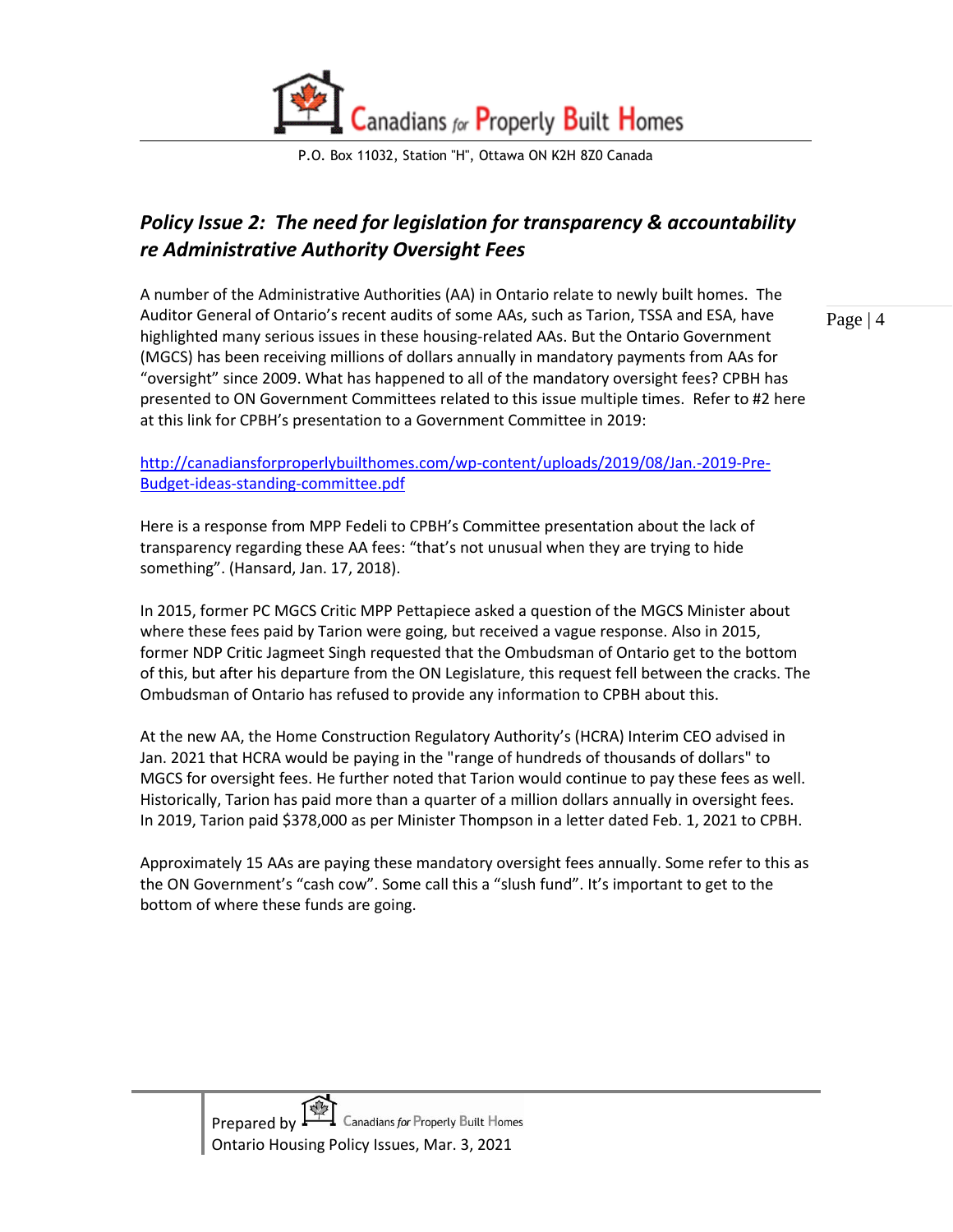

## <span id="page-4-0"></span>*Policy Issue 3: The need for legislation to ensure that the OBC is enforced by municipalities during construction, including responsibilities concerning radon*

Page | 5

The lack of enforcement of the Ontario Building Code during construction has been a well-recognized serious problem for decades now. A myriad of reasons have been cited from building booms, to the lack of available qualified inspectors, etc., for over 20 years now. CPBH prepared a 100+ page report at the request of then-PC Critic Ernie Hardeman which is still relevant today. He responded:

*"..Thank you for providing me with your report regarding the lack of enforcement of the Ontario Building Code during construction. It was extremely well done and I appreciate you taking the time to put it together. I agree that we need to look at ways to add more accountability into the system..."*

– email from PC MMAH Critic Ernie Hardeman, Nov. 10, 2017

If you would like a copy of this report, please let us know.

| Page   1<br>Canadians<br>Property<br>A Report Prepared at the Request of<br>PC Party Critic for Municipal Affairs and Housing, MPP Ernie Hardeman,<br><b>Regarding</b><br>The Lack of Enforcement of the Ontario Building Code during construction,<br>Which results in Safety Issues in far too many Ontario newly built homes<br>Oct. 11, 2017.<br>Please submit questions/comments to: info@canadiansforproperlybuilthomes.com -<br>Founded in 2004, Canadians for Properly Built Homes (CPBH) is a national, not for profit corporation<br>dedicated to healthy, safe, durable, energy efficient residential housing for Canadians, and is the only<br>organization of its kind in Canada. Working for consumer awareness and protection, CPBH is run by a<br>volunteer Board of Directors and is supported by a volunteer Advisory Council of Industry experts and<br>other key stakeholders. CPBH earned "partner" status with the Canadian Consumer Information<br>Gateway (Industry Canada).<br>Website: www.canadiansforproperlybuilthomes.com<br>Facebook: https://www.facebook.com/pages/Canadians-for-Property-Built-Homes/1613240682226191<br>Twitter: @cpbh01<br>Prepared by Canadian for Property Built Homes<br>Report related to the Lack of Enforcement of the Ontario Building Code during construction, which<br>results in Safety Issues in far too many Ontario homes | <b>NANARANA</b> |  |  |
|---------------------------------------------------------------------------------------------------------------------------------------------------------------------------------------------------------------------------------------------------------------------------------------------------------------------------------------------------------------------------------------------------------------------------------------------------------------------------------------------------------------------------------------------------------------------------------------------------------------------------------------------------------------------------------------------------------------------------------------------------------------------------------------------------------------------------------------------------------------------------------------------------------------------------------------------------------------------------------------------------------------------------------------------------------------------------------------------------------------------------------------------------------------------------------------------------------------------------------------------------------------------------------------------------------------------------------------------------------------------------------------------|-----------------|--|--|
|                                                                                                                                                                                                                                                                                                                                                                                                                                                                                                                                                                                                                                                                                                                                                                                                                                                                                                                                                                                                                                                                                                                                                                                                                                                                                                                                                                                             |                 |  |  |
|                                                                                                                                                                                                                                                                                                                                                                                                                                                                                                                                                                                                                                                                                                                                                                                                                                                                                                                                                                                                                                                                                                                                                                                                                                                                                                                                                                                             |                 |  |  |
|                                                                                                                                                                                                                                                                                                                                                                                                                                                                                                                                                                                                                                                                                                                                                                                                                                                                                                                                                                                                                                                                                                                                                                                                                                                                                                                                                                                             |                 |  |  |
|                                                                                                                                                                                                                                                                                                                                                                                                                                                                                                                                                                                                                                                                                                                                                                                                                                                                                                                                                                                                                                                                                                                                                                                                                                                                                                                                                                                             |                 |  |  |
|                                                                                                                                                                                                                                                                                                                                                                                                                                                                                                                                                                                                                                                                                                                                                                                                                                                                                                                                                                                                                                                                                                                                                                                                                                                                                                                                                                                             |                 |  |  |
|                                                                                                                                                                                                                                                                                                                                                                                                                                                                                                                                                                                                                                                                                                                                                                                                                                                                                                                                                                                                                                                                                                                                                                                                                                                                                                                                                                                             |                 |  |  |
|                                                                                                                                                                                                                                                                                                                                                                                                                                                                                                                                                                                                                                                                                                                                                                                                                                                                                                                                                                                                                                                                                                                                                                                                                                                                                                                                                                                             |                 |  |  |
|                                                                                                                                                                                                                                                                                                                                                                                                                                                                                                                                                                                                                                                                                                                                                                                                                                                                                                                                                                                                                                                                                                                                                                                                                                                                                                                                                                                             |                 |  |  |
|                                                                                                                                                                                                                                                                                                                                                                                                                                                                                                                                                                                                                                                                                                                                                                                                                                                                                                                                                                                                                                                                                                                                                                                                                                                                                                                                                                                             |                 |  |  |
|                                                                                                                                                                                                                                                                                                                                                                                                                                                                                                                                                                                                                                                                                                                                                                                                                                                                                                                                                                                                                                                                                                                                                                                                                                                                                                                                                                                             |                 |  |  |
|                                                                                                                                                                                                                                                                                                                                                                                                                                                                                                                                                                                                                                                                                                                                                                                                                                                                                                                                                                                                                                                                                                                                                                                                                                                                                                                                                                                             |                 |  |  |
|                                                                                                                                                                                                                                                                                                                                                                                                                                                                                                                                                                                                                                                                                                                                                                                                                                                                                                                                                                                                                                                                                                                                                                                                                                                                                                                                                                                             |                 |  |  |
|                                                                                                                                                                                                                                                                                                                                                                                                                                                                                                                                                                                                                                                                                                                                                                                                                                                                                                                                                                                                                                                                                                                                                                                                                                                                                                                                                                                             |                 |  |  |
|                                                                                                                                                                                                                                                                                                                                                                                                                                                                                                                                                                                                                                                                                                                                                                                                                                                                                                                                                                                                                                                                                                                                                                                                                                                                                                                                                                                             |                 |  |  |
|                                                                                                                                                                                                                                                                                                                                                                                                                                                                                                                                                                                                                                                                                                                                                                                                                                                                                                                                                                                                                                                                                                                                                                                                                                                                                                                                                                                             |                 |  |  |
|                                                                                                                                                                                                                                                                                                                                                                                                                                                                                                                                                                                                                                                                                                                                                                                                                                                                                                                                                                                                                                                                                                                                                                                                                                                                                                                                                                                             |                 |  |  |
|                                                                                                                                                                                                                                                                                                                                                                                                                                                                                                                                                                                                                                                                                                                                                                                                                                                                                                                                                                                                                                                                                                                                                                                                                                                                                                                                                                                             |                 |  |  |
|                                                                                                                                                                                                                                                                                                                                                                                                                                                                                                                                                                                                                                                                                                                                                                                                                                                                                                                                                                                                                                                                                                                                                                                                                                                                                                                                                                                             |                 |  |  |
|                                                                                                                                                                                                                                                                                                                                                                                                                                                                                                                                                                                                                                                                                                                                                                                                                                                                                                                                                                                                                                                                                                                                                                                                                                                                                                                                                                                             |                 |  |  |

**Radon:** Radon is the second leading cause of lung cancer in Canada, killing more than 3,000 people every year. Issues have been raised about municipalities in ON not carrying out their responsibilities related to radon properly. As an example, here is a link to an Open Letter to the

> Canadians for Properly Built Homes Prepared by  $\cdot$ Ontario Housing Policy Issues, Mar. 3, 2021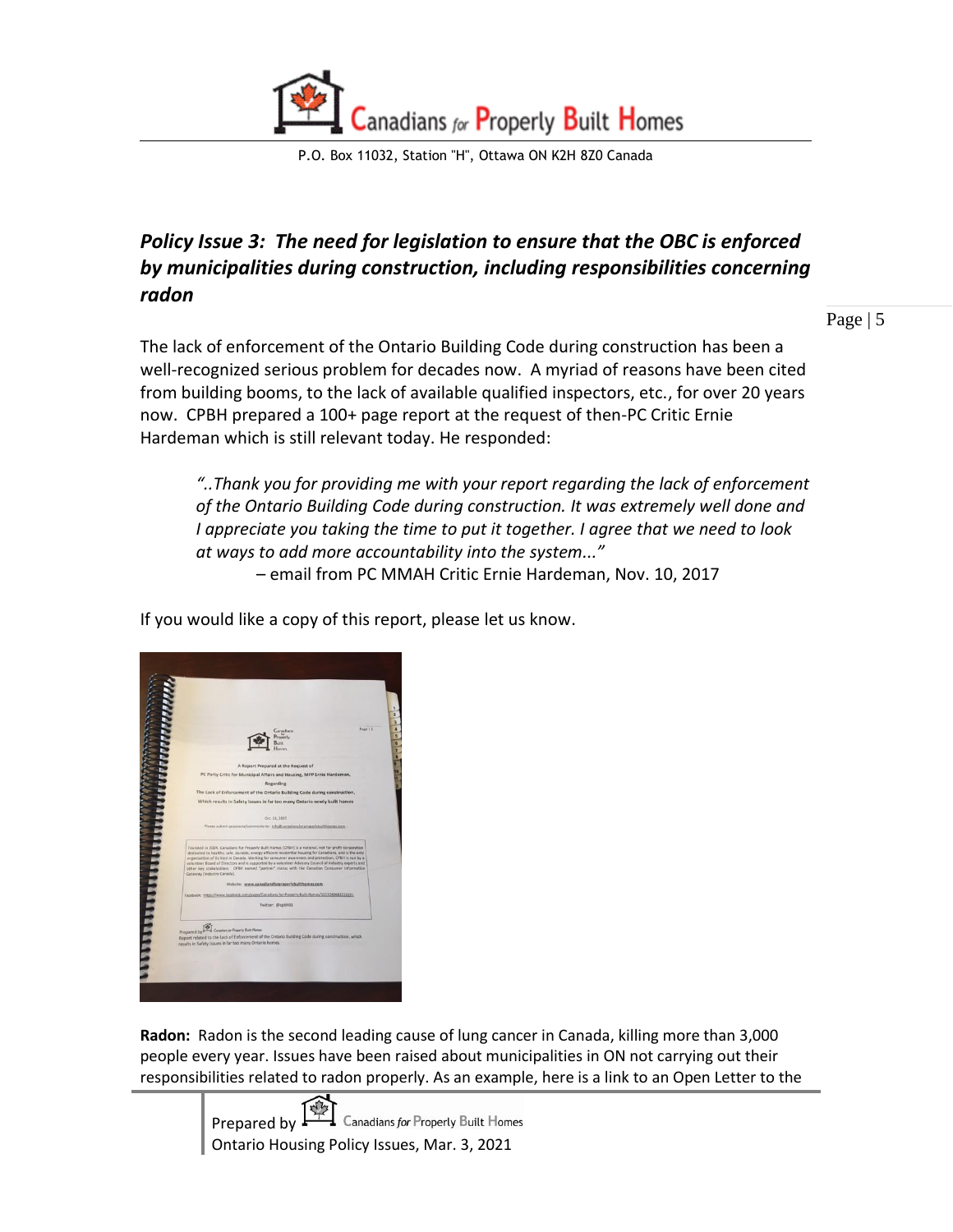

City of Ottawa that contains considerable information on this subject, including a legal opinion that was provided to all municipalities in ON.

Note that measures to protect people against radon are inexpensive and straightforward during construction. They are less so after construction.

Page | 6

[http://canadiansforproperlybuilthomes.com/wp-content/uploads/2021/02/Feb.-6-2021-](http://canadiansforproperlybuilthomes.com/wp-content/uploads/2021/02/Feb.-6-2021-Ottawa-City-Council-Open-Letter.pdf) [Ottawa-City-Council-Open-Letter.pdf](http://canadiansforproperlybuilthomes.com/wp-content/uploads/2021/02/Feb.-6-2021-Ottawa-City-Council-Open-Letter.pdf)

## <span id="page-5-0"></span>*Policy Issue 4 – The need for adequate oversight to get HCRA performing properly – it's off to a poor start*

It's important to remember that both HCRA and Tarion are supposed to be "consumer protection organizations". The Ministry of Government and Consumer Services receives mandatory oversight fees from AAs, but clearly there are issues with this oversight as mentioned in #2 above.

Here are four examples of current concerns with HCRA vis-a-vis consumer protection:

#### 1. **Insufficient consumer advocates on its board – just like Tarion**

There are nine director positions on the HCRA board, but only one "consumer advocate" on the board. That person's appointment only happened after CPBH raised the lack of consumer representation on the HCRA board with the media. (Appendix 1 – Feb. 11, 2021 Article in The Lawyer's Daily). That one consumer advocate has strong ties to the PC Party.

Note: The Interim CEO for HCRA, is a lawyer. Tarion's CEO is a lawyer. Why are these "consumer protection organizations" not headed up by consumer protection experts? And if not at the CEO level, why is there is there a dearth of such experts throughout the organizations?

#### **2. Builder directory is inaccurate and unreliable – just like Tarion's was**

A huge issue for decades has been inaccurate information on Tarion's builder directory.

Since the legislation for HCRA was approved in 2017, many, including MPPs, have spoken about the need for the new regulator to include and maintain accurate information on that directory. CPBH has communicated with HCRA Interim CEO, Tim Hadwen, about the importance of this, when he asked to meet with us as they were setting HCRA up. But it appears that HCRA has

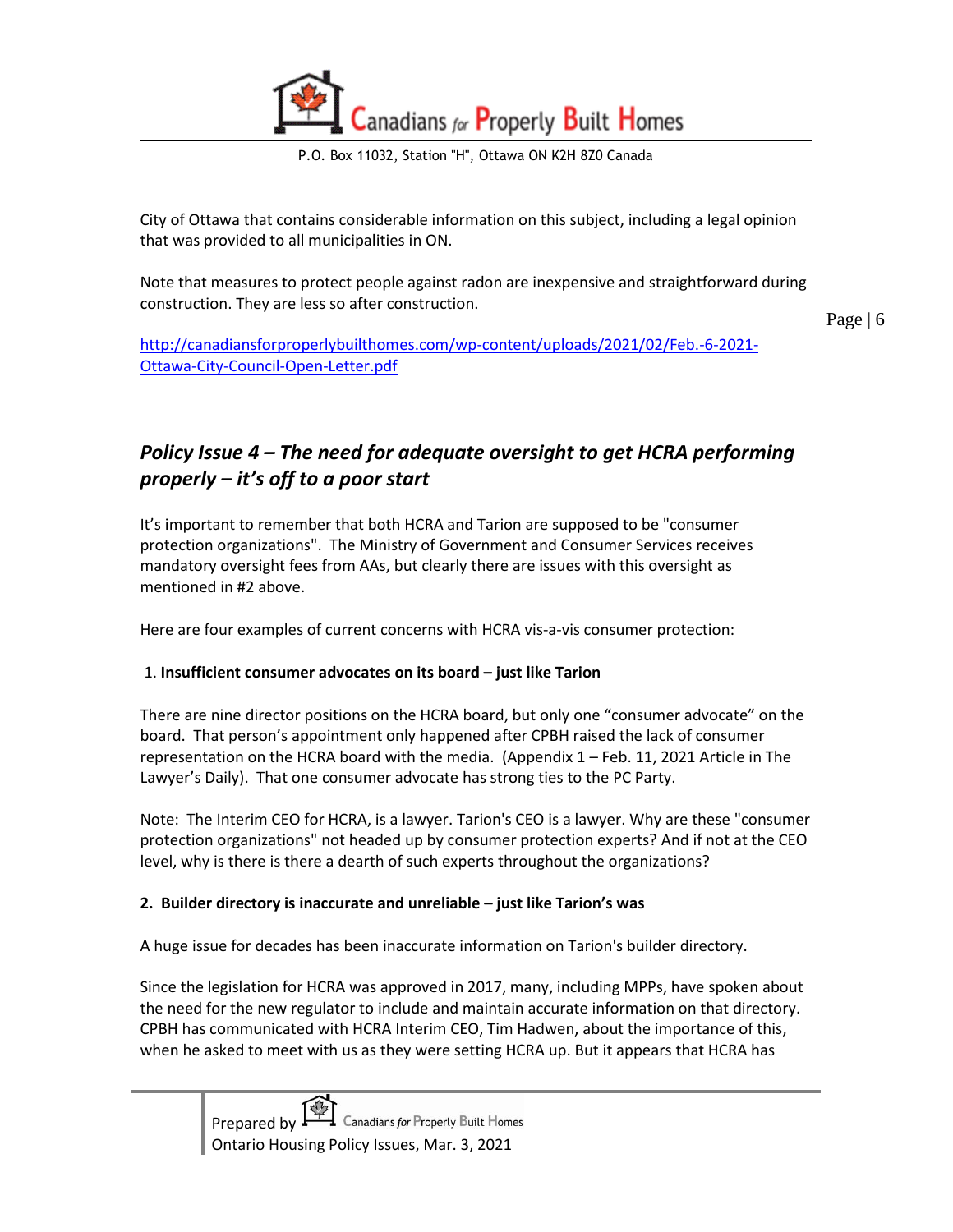Canadians for Properly Built Homes

simply dumped Tarion's old data into its system. As a result, new home purchasers are no further ahead when it comes to this important information.

Note: The Toronto Star conducted an investigation on the Tarion builder directory in 2013, and found that Tarion kept "secret" builder records. A former PC MPP referred to Tarion covering up for "rogue builders". Many who know of this situation agree that the issues identified in 2013 by The Star continue:

Page | 7

[.https://www.thestar.com/news/canada/2013/07/08/star\\_gets\\_action\\_minister\\_to\\_wo](https://www.thestar.com/news/canada/2013/07/08/star_gets_action_minister_to_work_with_tarion_over_builders_housing_records.html) rk with tarion over builders housing records.html

CPBH has recently reached out to many consumers who have received payments from Tarion and asked if their builder's directory is accurate. Not one has said it is.

#### **3. Lack of adequate transparency – just like Tarion**

CPBH has repeatedly requested how many former Tarion employees have been hired by HCRA, but Mr. Hadwen, the Interim HCRA CEO, has refused to answer that question.

HCRA held four webinars in January and invited questions, but many questions asked remain unanswered. It seems that HCRA cherry picked the questions that they liked. (This is an approach Tarion adopted several years ago when it took its AGMs online, after its in-person meetings became overwhelmed with infuriated consumers.) CPBH has repeatedly requested that HCRA put the answers to all questions asked on the HCRA web site.

#### **4. Lack of independence from Tarion**

HCRA has said it is independent of Tarion, but it is clear that it is not. For example:

- Tarion financed HCRA's start-up: about \$15 million as of Dec. 2019 (we are not yet sure of how much Tarion transferred to HCRA in 2020);
- Tarion/HCRA work together, e.g. sharing data/information; Tarion is collecting HCRA's fees;
- One third of HCRA's board members over the past couple of years during start-up were former Tarion board members; and
- An unknown number of former Tarion employees have been hired by HCRA.

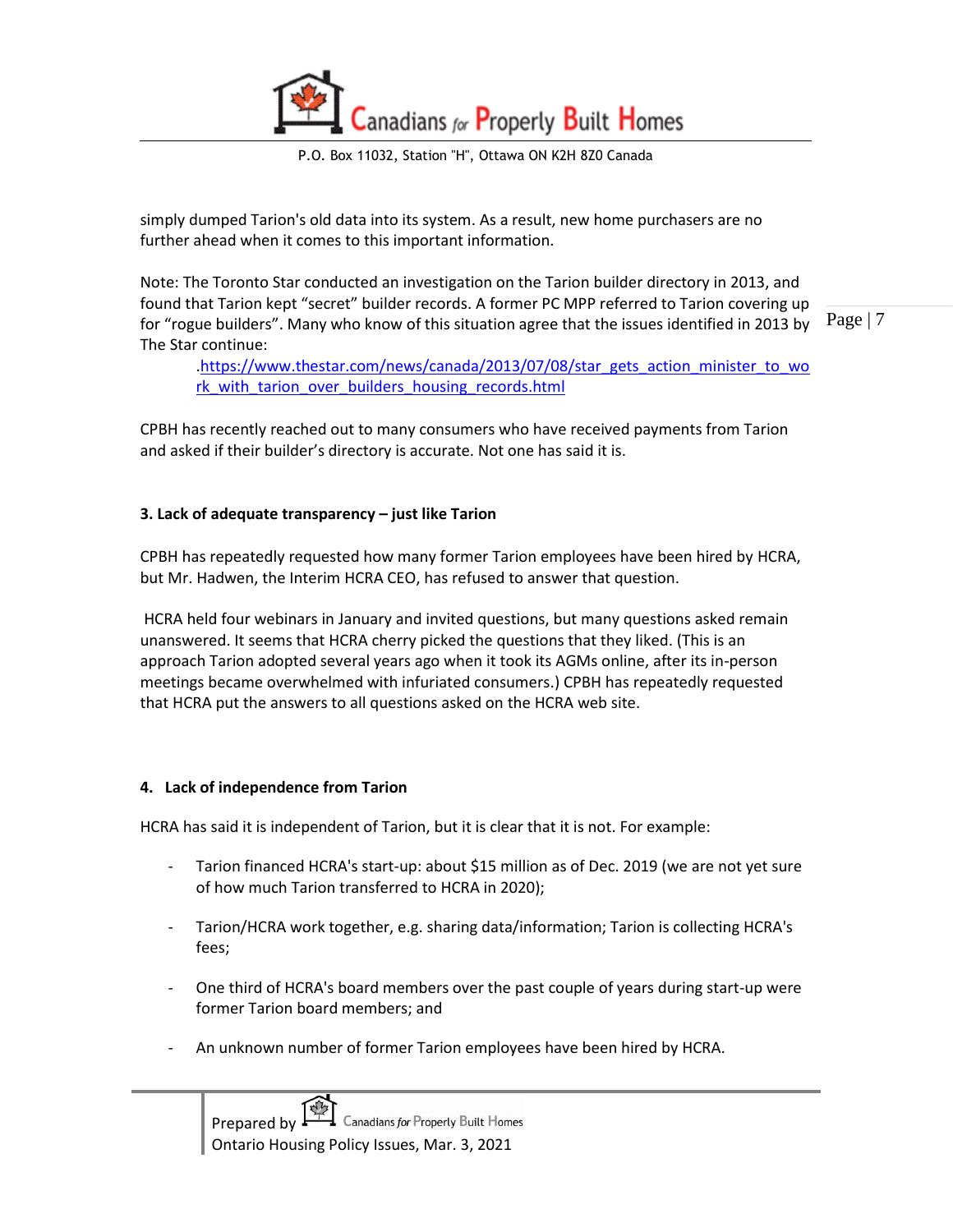

As such, the two organizations are connected to a very significant extent. Note that organizational culture travels from Tarion to HCRA through these connections, and particularly through leadership and staff. Established culture is extremely difficult to change.

Page | 8 Sadly, various nicknames have emerged already on social media for HCRA, including a "pig with lipstick" and "Tarion-2". This suggests that many who follow this issue are not accepting what HCRA is saying, and see it as another, together with Tarion, builder-run organization for the purpose of protecting builder interests.

Some say that HCRA and Tarion have made a mockery of the path to a fair regime for home construction regulation and consumer protection as laid out by Justice Cunningham in his 2016 Tarion Review[. https://www.ontario.ca/document/final-report-review-ontario-new-home](https://www.ontario.ca/document/final-report-review-ontario-new-home-warranties-plan-act-and-tarion-warranty-corporation)[warranties-plan-act-and-tarion-warranty-corporation](https://www.ontario.ca/document/final-report-review-ontario-new-home-warranties-plan-act-and-tarion-warranty-corporation)

## <span id="page-7-0"></span>*Policy Issue 5 – The need for legislation to end the practice of used/damaged furnaces being sold in newly built homes*

Within the following document, there is a significant section concerning used/damaged furnaces being sold in some newly built homes, without disclosure to the unsuspecting purchasers. CPBH's position is that this practice must be banned. Builders have alternate sources of heat during construction, at minimal cost to builders. It appears that a key issue is a convenience factor for builders. Builders' convenience must never trump consumer protection. More here: [http://canadiansforproperlybuilthomes.com/wp-content/uploads/2021/02/Feb.-12-2021-Final-](http://canadiansforproperlybuilthomes.com/wp-content/uploads/2021/02/Feb.-12-2021-Final-CPBH-response-to-ON-New-Home-Construction-Licensing-Act-2017-Proposed-Code-of-Ethics-and-Discipline-Committee-and-Appeals-Committee.pdf)[CPBH-response-to-ON-New-Home-Construction-Licensing-Act-2017-Proposed-Code-of-Ethics](http://canadiansforproperlybuilthomes.com/wp-content/uploads/2021/02/Feb.-12-2021-Final-CPBH-response-to-ON-New-Home-Construction-Licensing-Act-2017-Proposed-Code-of-Ethics-and-Discipline-Committee-and-Appeals-Committee.pdf)[and-Discipline-Committee-and-Appeals-Committee.pdf](http://canadiansforproperlybuilthomes.com/wp-content/uploads/2021/02/Feb.-12-2021-Final-CPBH-response-to-ON-New-Home-Construction-Licensing-Act-2017-Proposed-Code-of-Ethics-and-Discipline-Committee-and-Appeals-Committee.pdf)

Since submitting that document to the Ontario Government on Feb. 12, 2021, CPBH received a legal opinion that the Ontario Government is allowing builders to break the law when it comes to furnaces in newly built homes. Here is the link to the legal opinion: http://canadiansforproperlybuilthomes.com/wp-content/uploads/2021/03/Feb.-28-2021- Moher-Legal-Letter-of-Opinion-re-Consumer-Protection-Act.pdf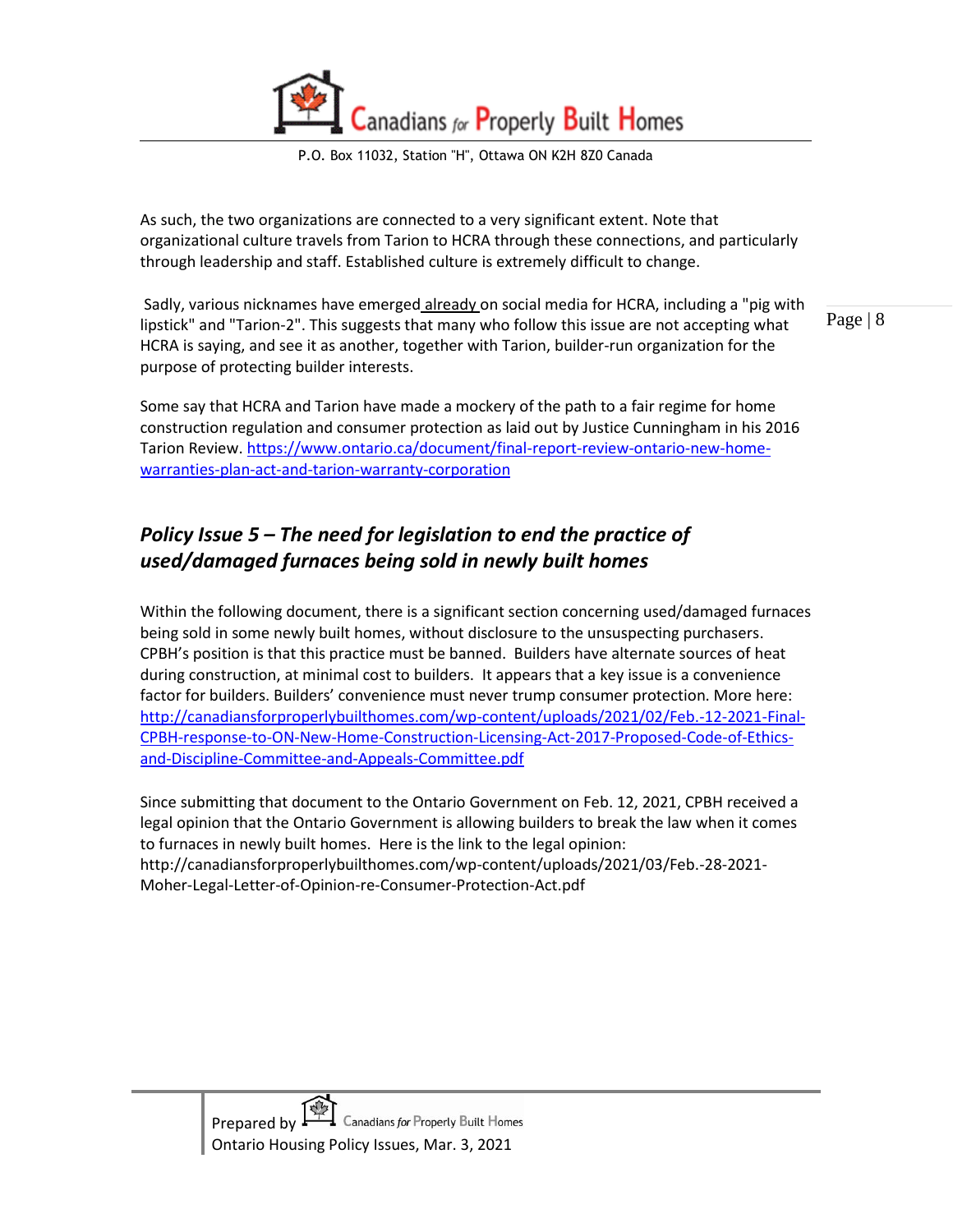

## <span id="page-8-0"></span>*Policy Issue 6 – The need for legislation to end Tarion's monopoly and introduce a multi-warranty model*

While Tarion claims that it is moving forward in making changes related to the Auditor General's  $\|$  Page  $\|$  9 recommendations, many homeowners continue to complain about how Tarion is treating them, e.g., denied claims, slow response times, etc. CPBH's position continues to be that Tarion is beyond repair. Here is a link to our response to the Auditor General's report:

[http://canadiansforproperlybuilthomes.com/wp-content/uploads/2019/11/11-3-](http://canadiansforproperlybuilthomes.com/wp-content/uploads/2019/11/11-3-19FinalCPBHstatement-AGofONaudit-Tarion.pdf) [19FinalCPBHstatement-AGofONaudit-Tarion.pdf](http://canadiansforproperlybuilthomes.com/wp-content/uploads/2019/11/11-3-19FinalCPBHstatement-AGofONaudit-Tarion.pdf)

Indeed, regular feedback from Ontarians continuing to fight with Tarion indicates that these deep cultural issues within Tarion continue.

Further, Tarion's fees are only being reduced about 5% despite being stripped of its regulator responsibilities. Why was there not a substantial reduction in Tarion's fees given the substantial reduction in responsibilities?

CPBH's position is that Justice Cunningham's recommendation to end Tarion's monopoly and introduce a multi-warranty provider system in Ontario is the best option. No system is perfect – but a multi-warranty provider system is the best option.

## <span id="page-8-1"></span>*Policy Issue 7 – The need for legislation to replace the LAT for appeals of Tarion decisions*

CPBH has been conducting an annual analysis of outcomes of decisions for homeowners who have taken their appeals to the LAT since 2006. Overall, homeowners have lost approximately 85% of the time. In 2019, homeowners lost 100% of the time. Various reasons have been cited including an unfair playing field, operational problems at the LAT, most homeowners are selfrepresented while Tarion is always represented, etc. In recent years, most homeowners will not take their cases to the LAT. Here is a link with our 2019 report:

[http://canadiansforproperlybuilthomes.com/wp-content/uploads/2020/05/2019-Licence-](http://canadiansforproperlybuilthomes.com/wp-content/uploads/2020/05/2019-Licence-Appeal-Tribunal-Analysis.pdf)[Appeal-Tribunal-Analysis.pdf](http://canadiansforproperlybuilthomes.com/wp-content/uploads/2020/05/2019-Licence-Appeal-Tribunal-Analysis.pdf)

Here is a link with a special report we prepared in 2017 at the request of former Attorney General Naqvi. These issues are all still relevant: [http://canadiansforproperlybuilthomes.com/wp-content/uploads/2019/08/Sept.-12-2017-](http://canadiansforproperlybuilthomes.com/wp-content/uploads/2019/08/Sept.-12-2017-CPBH-Final-report-for-AG-Naqvi-re-LAT-process-issues.pdf) [CPBH-Final-report-for-AG-Naqvi-re-LAT-process-issues.pdf](http://canadiansforproperlybuilthomes.com/wp-content/uploads/2019/08/Sept.-12-2017-CPBH-Final-report-for-AG-Naqvi-re-LAT-process-issues.pdf)

> Canadians for Properly Built Homes Prepared by  $\cdot$ Ontario Housing Policy Issues, Mar. 3, 2021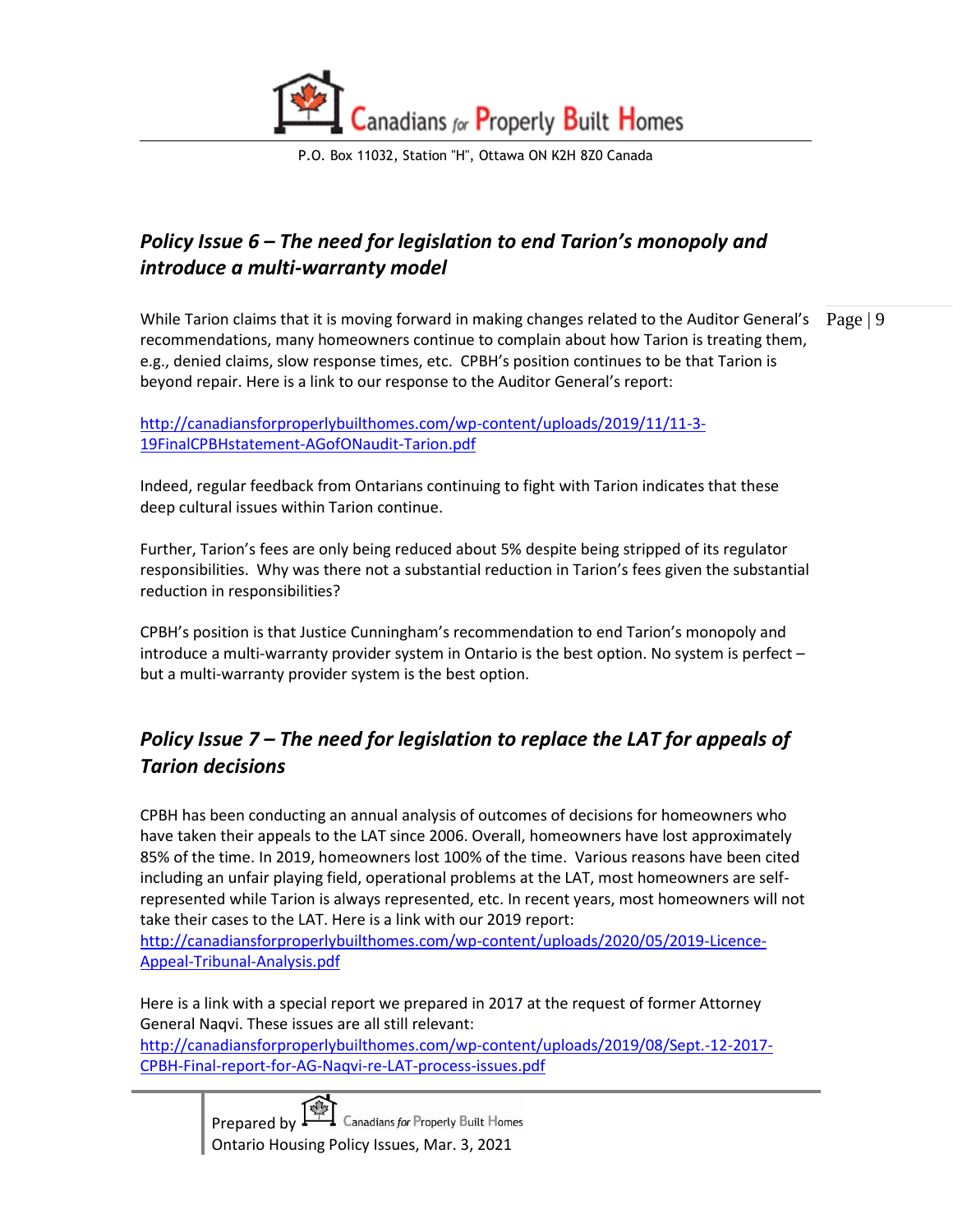

## <span id="page-9-0"></span>*Policy Issue 8 – The need to pass and implement adequate consumer protection legislation related to private home inspections*

The private home inspection industry in Ontario has been in turmoil for decades. There continues to be a lack of qualified private home inspectors, which is a serious consumer protection issue. CPBH encourages purchasers of newly built homes to hire their own private inspector to inspect during construction, given the ongoing problems of new home construction often not meeting the minimal Ontario Building Code. CPBH has considerable information about private home inspections on our web-site:

http://canadiansforproperlybuilthomes.com/what-weve-learned/home-inspections/

In 2017, the Wynne Government passed "The Putting Consumers First Act", which included private home inspection. But the Ford Government has been letting this legislation gather dust. Finally, after many inquiries, CPBH received a letter from Minister Thompson dated Feb. 1, 2021 that said:

*"…While the Home Inspection Act, 2017 was passed on April 13, 2017, it is not yet in force. My ministry is reviewing public and industry consultation feedback to determine an approach that will address their concerns. It is important that we get this right for consumers and businesses…".*

Some wonder what "businesses" Minister Thompson is concerned about. Home inspection businesses? Builder businesses? It's important to remember that this is coming from the Minister responsible for consumer protection.

Rumours have been swirling since 2018 that the Ford Government has conducted "secret" consultations regarding this legislation. We have raised this issue with Minister Thompson of alleged secret consultations, but she has not responded. CPBH has requested to be allowed to participate in these consultations, but we have not had a response to this request either.

Meanwhile, various industry sources have alleged that the private home inspection industry has declined 40-50% since the Ford Government took power. We have asked Minister Thompson about this alleged significant industry decline, but she has not yet answered about that. We have heard from some consumers that they could not find a qualified home inspector.

Here is a link with CPBH's 2017 deputation regarding Bill 59 for further information:

http://canadiansforproperlybuilthomes.com/wp-content/uploads/2019/08/Feb.-23-2017-Final-CPBH-Deputation-re-Bill-59-Home-Inspection.pdf



Page | 10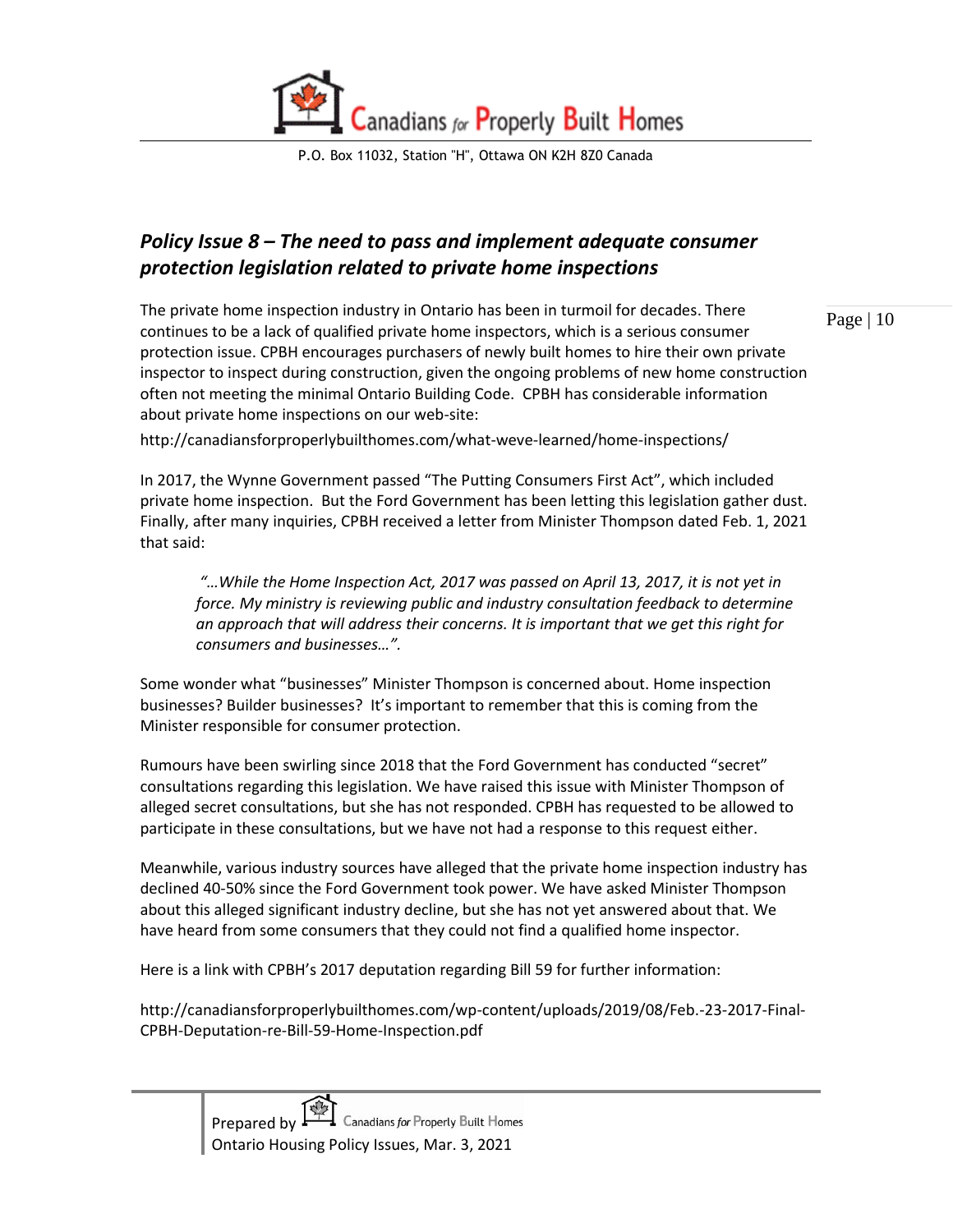

## **Appendix 1 – Feb. 11, 2021 Article in The Lawyer's Daily**

**The Lawyer's Daily** | 111 Gordon Baker Road, Suite 900 | Toronto, ON M2H 3R1 | www.thelawyersdaily.ca **Real Estate** 

Page | 11

# **Consumer group concerned about effectiveness of new home construction regulator**

#### By **John Schofield**

(February 11, 2021, 9:36 AM EST) -- A consumer protection organization for new homebuyers is warning that Ontario's recently launched Home Construction Regulatory Authority (HCRA) is already making some of the same mistakes as its predecessor agency, Tarion, which was criticized by the province's auditor general in 2019 for favouring homebuilders over buyers. "HCRA has recently provided lofty statements, e.g., 'effective engagement' and 'regulatory excellence' and 'building trust,' but it is off to a very poor start," Karen Somerville, president of the Ottawa-based Canadians for Properly Built Homes (CPBH) said in an e-mail to *The Lawyer's Daily*.

The Toronto-based HCRA officially began its mandate on Feb. 1 as the agency overseeing licensing and regulatory compliance for new homebuilders and vendors. Tarion will continue to administer the new home warranty program. A 2016 independent review conducted by former Superior Court associate chief justice J. Douglas Cunningham recommended that Tarion's warranty and regulatory functions be split. "Today's launch of the HCRA is another great example of our commitment to strengthening consumer protection for our province," Government and Consumer Services Minister Lisa Thompson said in a Feb. 1 news release. "The HCRA will ensure that new homebuilders and vendors are held to professional standards and that all buyers and owners of new homes are well-informed and feel confident that their homes have been built properly." But, like Tarion, the HCRA board does not include anyone with a background in consumer advocacy, said Somerville. Instead, it is made up of former high-ranking bureaucrats, a corporate executive and the president of a home construction firm. She also claimed that the information in the HCRA's public directory of builders remains unreliable, as it was under Tarion, and she expressed concern about HCRA's lack of transparency. In public webinars in January, she said, HCRA representatives did not respond to some questions and the regulator has not answered CPBH's repeated requests for information on how many former Tarion employees have been hired by HCRA. Somerville said she is concerned that HCRA is not fully independent of Tarion. "Some say," she added, "that HCRA

> Canadians for Properly Built Homes Prepared by Ontario Housing Policy Issues, Mar. 3, 2021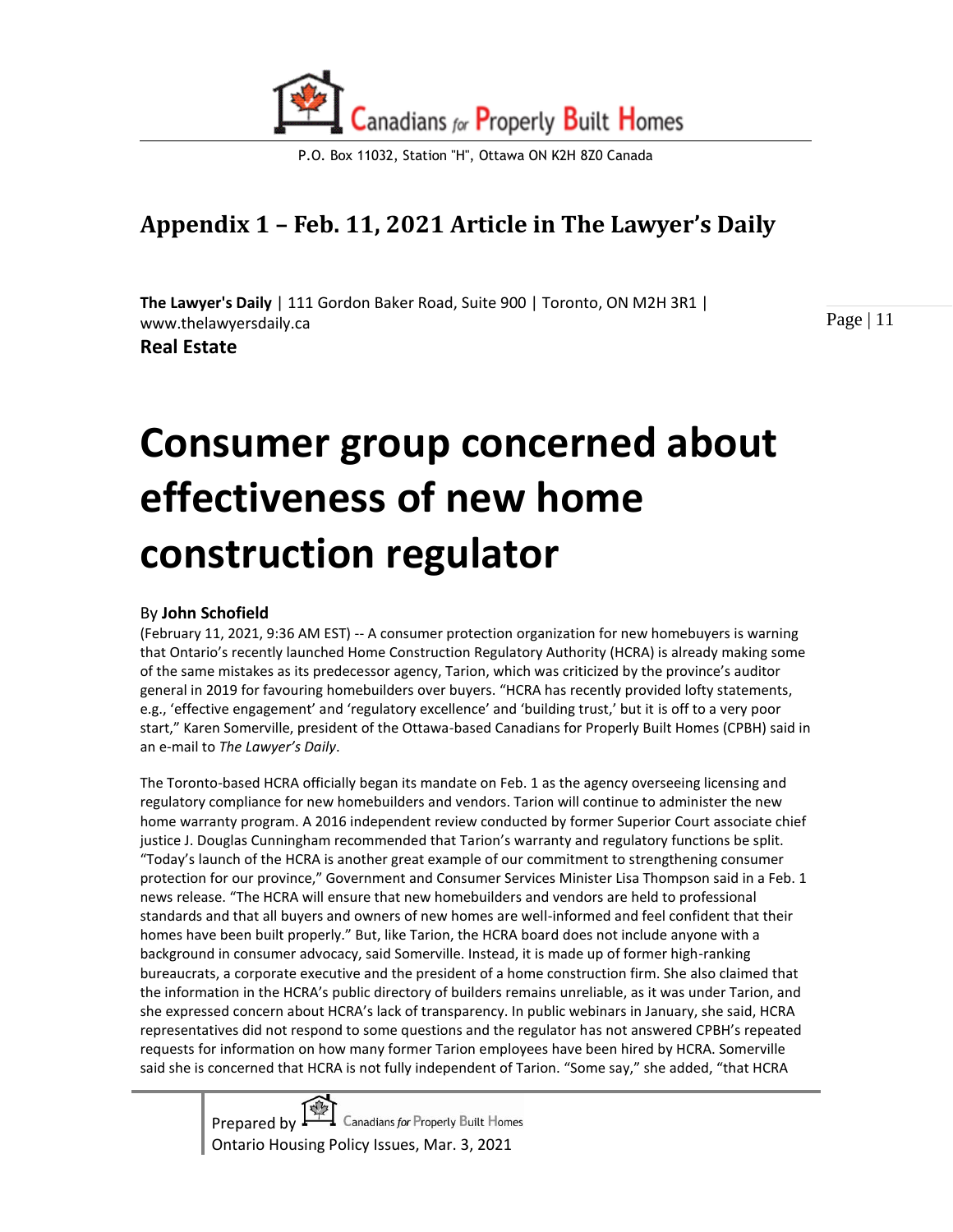Canadians for Properly Built Homes

P.O. Box 11032, Station "H", Ottawa ON K2H 8Z0 Canada

and Tarion have made a mockery of the path to a fair regime for home construction regulation and consumer protection as laid out by Justice Cunningham in his 2016 Tarion review."

Edward Lynde, an associate with Toronto-based construction law firm McLauchlin & Associates and a member of the Ontario Bar Association's construction and infrastructure law section, said that legislation has equipped HCRA with a broad mandate and stronger regulatory and enforcement powers than Tarion — but its effectiveness will depend on how well those powers are put into action. "Tarion just wasn't working and it was failing homeowners," he told *The Lawyer's Daily*. "So here we are in 2021 with the HCRA. "They're saying all the right things, and it all relates to creating a consumer-based model that leads to confidence in the marketplace with respect to residential builds," he added.

"That being said, just like anything when there's a seismic and large-scale change, let's see how it actually gets implemented on a practical level. And it's anyone's guess frankly." Lynde said the accuracy of the builders' directory will be one key to restoring consumer confidence. He noted that it will include information such as the name of the licensee, number of homes built, a 10-year history, licensing conditions, offences if charged, offences if guilty and orders made by HCRA's discipline committee. "Residential construction has been a bit of a wild west," he said. "There are some fantastic residential builders, but there are some poor ones, too, and it's really hard for the marketplace to understand the difference. "Hopefully this works," he added. "Conceptually, it appears to be structured the right way. But will the investigations actually be done properly and will complaints be dealt with appropriately? It's one thing to say it. It's another to actually do it."

The HCRA's interim CEO, Tim Hadwen, a lawyer and former assistant deputy minister of education labour relations in the Ministry of Education, said the regulator will set licensing standards for conduct, competence and financial responsibility. It will go beyond Tarion, in part, he said, by establishing for the first time a code of ethics, a discipline committee for violations of the code and an appeals committee. As part of its more effective licensing process, he noted, HCRA has introduced a mandatory criminal record and judicial matters check and an attestation about the presence of interested persons (in addition to principals, directors and officers) who have a material influence over the company's decision making. The government is conducting public consultations on the proposed code of conduct, and Hadwen said he expects it to be put in place by the end of the year. The regulator will address consumer complaints through an "accessible and streamlined" complaints process, he said, and will have a broader range of regulatory tools, including the power to set conditions on licences, to revoke and suspend licences, to issue compliance orders, to issue warnings, to require education courses and, in the future, the ability to impose fines and administrative penalties. "The overall package of developments, both legislative, regulatory and from a policy point of view," he told *The Lawyer's Daily*, "really strengthens the approach to licensing and compliance and does enhance consumer protection for new home buyers in Ontario."

Hadwen said the HCRA intends to do more to maintain consistency across the sector by curtailing unethical and illegal builders and fostering a safer, fairer and more informed marketplace. To that end, it will also focus on consumer education, providing practical information to consumers to help them make informed decisions. The construction and real estate bars could potentially be more involved in helping builders and homebuyers move through the regulator's expanded processes, he said. There may also be a need to help vendors and purchasers with certain disclosures, which will remain unchanged for now but could be updated in the future. One of the regulator's immediate priorities is to ensure a smooth transition from Tarion, said Hadwen. To facilitate that, all valid Tarion licences will automatically become

> Prepared by Ontario Housing Policy Issues, Mar. 3, 2021<br>Ontario Housing Policy Issues, Mar. 3, 2021

Page | 12